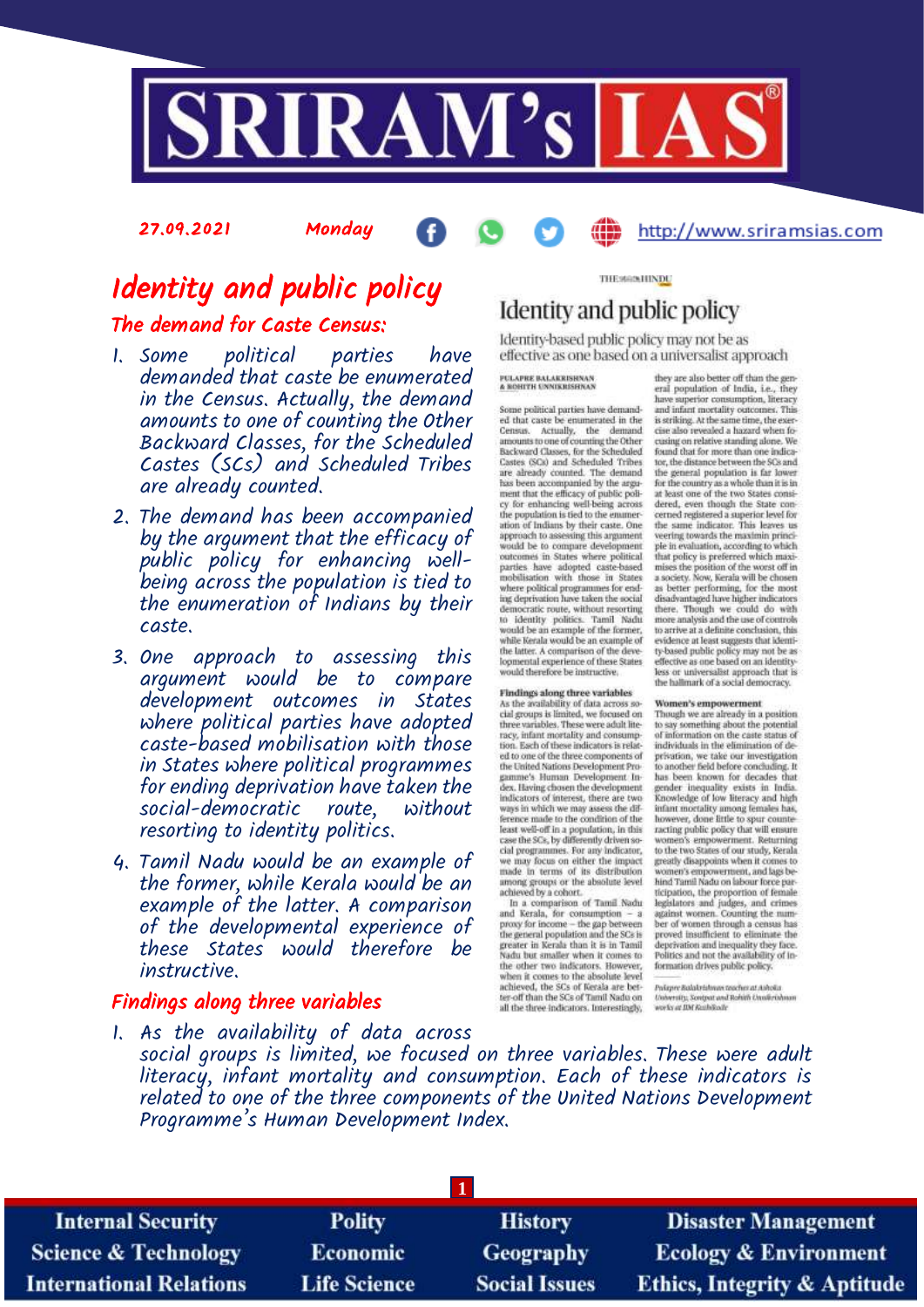

#### http://www.sriramsias.com 27.09.2021 Monday

- 2. Having chosen the development indicators of interest, there are two ways in which we may assess the difference made to the condition of the least well-off in a population, in this case, the SCs, by differently driven social programmes.
- 3. For any indicator, we may focus on either the impact made in terms of its distribution among groups or the absolute level achieved by a cohort.
- 4. In a comparison of Tamil Nadu and Kerala, for consumption a proxy for income — the gap between the general population and the SCs is greater in Kerala than it is in Tamil Nadu but smaller when it comes to the other two indicators.
- 5. However, when it comes to the absolute level achieved, the SCs of Kerala are better off than the SCs of Tamil Nadu on all three indicators. Interestingly, they are also better off than the general population of India, i.e., they have superior consumption, literacy and infant mortality outcomes.
- 6. This is striking. At the same time, the exercise also revealed a hazard when focusing on relative standing alone. We found that for more than one indicator, the distance between the SCs and the general population is far lower for the country as a whole than it is in at least one of the two States considered, even though the State concerned registered a superior level for the same indicator.
- 7. This leaves us veering towards the maximin principle in evaluation, according to which that policy is preferred which maximises the position of the worst off in society.
- 8. Now, Kerala will be chosen as better performing, for the most disadvantaged have higher indicators there.
- 9. Though we could do with more analysis and the use of controls to arrive at a definite conclusion, this evidence at least suggests that identity-based public policy may not be as effective as one based on an identity-less or universalist approach that is the hallmark of social democracy.

### Women's empowerment

1. Though we are already in a position to say something about the potential of information on the caste status of individuals in the elimination of deprivation, we take our investigation to another field before concluding. It has been known for decades that gender inequality exists in India.

| <b>Internal Security</b>        | <b>Polity</b>       | <b>History</b>       | <b>Disaster Management</b>              |
|---------------------------------|---------------------|----------------------|-----------------------------------------|
| <b>Science &amp; Technology</b> | <b>Economic</b>     | <b>Geography</b>     | <b>Ecology &amp; Environment</b>        |
| <b>International Relations</b>  | <b>Life Science</b> | <b>Social Issues</b> | <b>Ethics, Integrity &amp; Aptitude</b> |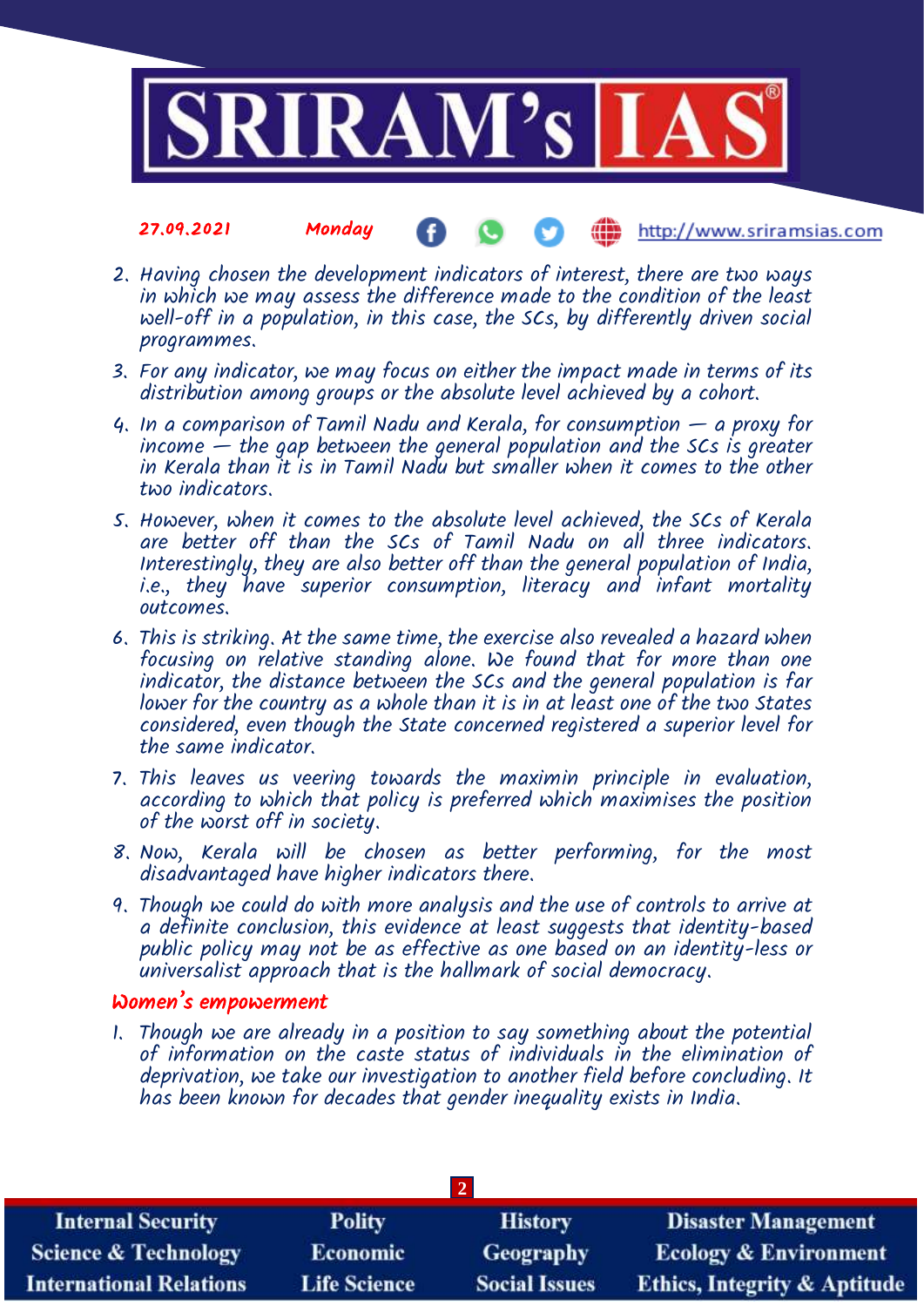

#### 27.09.2021 Monday http://www.sriramsias.com

- 2. Knowledge of low literacy and high infant mortality among females has, however, done little to spur counteracting public policy that will ensure women's empowerment.
- 3. Returning to the two States of our study, Kerala greatly disappoints when it comes to women's empowerment, and lags behind Tamil Nadu on labour force participation, the proportion of female legislators and judges, and crimes against women.
- 4. Counting the number of women through a census has proved insufficient to eliminate the deprivation and inequality they face. Politics and not the availability of information drives public policy.

## MSP is not the way to increase farmers' income

Augmenting farmers' income will require investment in animal husbandry, fisheries and fruit and vegetable<br>cultivation. The private cultivation. The private sector needs to incentivised to create value chains.

### Irrigation and stability of Agricultural incomes:

For example, Punjab with almost 99 per cent irrigation cover, will have a much more stable income than say Maharashtra with just 19 per cent irrigation cover.

### Components of farmers incomes:

1. What is the policy message that one can derive from comparing





three rounds of the Situation Assessment Survey (SAS) of agricultural households conducted by the National Statistical Office (NSO)  $-$  2002-03, 2012-13 and 2018-19? The figure gives the changing composition of farmers' real income.

| <b>Internal Security</b>        | <b>Polity</b>       | <b>History</b>       | <b>Disaster Management</b>              |  |
|---------------------------------|---------------------|----------------------|-----------------------------------------|--|
| <b>Science &amp; Technology</b> | <b>Economic</b>     | <b>Geography</b>     | <b>Ecology &amp; Environment</b>        |  |
| <b>International Relations</b>  | <b>Life Science</b> | <b>Social Issues</b> | <b>Ethics, Integrity &amp; Aptitude</b> |  |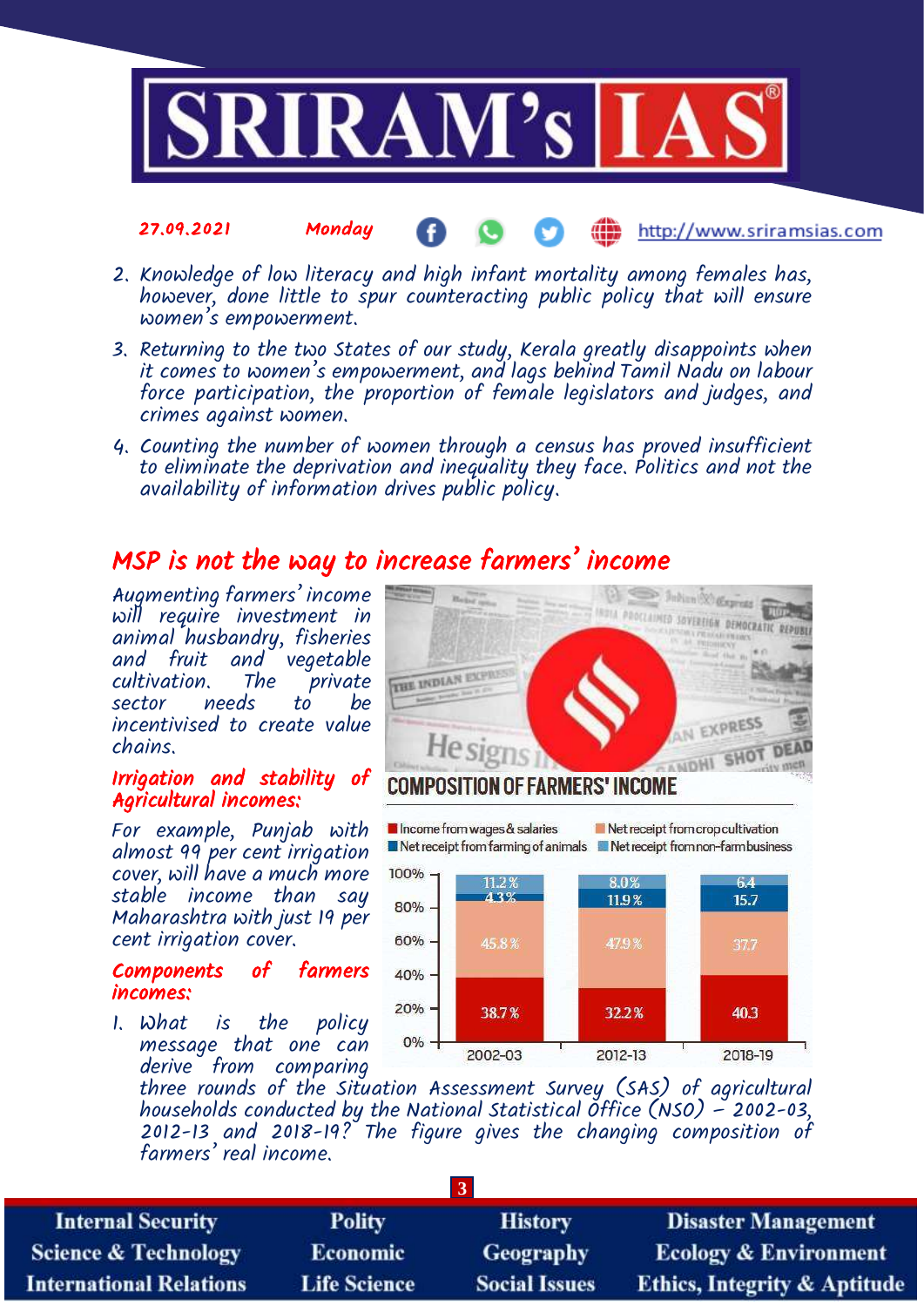

#### 27.09.2021 Monday http://www.sriramsias.com

- 2. What is clear from this comparison is the following: One, the share of income from rearing animals (this includes fish) has gone up dramatically from 4.3 per cent in 2002-03 to 15.7 per cent.
- 3. Two, the share of income from the cultivation of crops has decreased from 45.8 per cent to 37.7 per cent. Three, the share of wages and salaries has gone up from 38.7 per cent to 40.3 per cent.
- 4. Four, the share of income coming from non-farm business has come down from 11.2 per cent to 6.4 per cent.

### Increasing the farmer's income:

- 1. What these survey results indicate is that the scope for augmenting farmers' incomes is going to be more and from rearing animals (including fisheries).
- 2. It is worth noting that there is no minimum support price (MSP) for products of animal husbandry or fisheries and no procurement by the government. It is demand-driven, and much of its marketing takes place outside APMC mandis. This is the trend that will get reinforced in the years to come as incomes rise and diets diversify.
- 3. Those who believe that farmers' income can be increased by continuously raising the MSP of grains and government procurement, irrespective of the fact that grain stocks with the government are already overflowing and more than double the buffer stocking norms, are living in the past  $-$  and advocating a very expensive food system. That will fail sooner or later.

Wisdom lies in investing more in animal husbandry (including fisheries) and fruits and vegetables, which are more nutritious. The best way to invest is to incentivise the private sector to build efficient value chains based on a cluster approach. The government has started working in this direction, but much more needs to be done.

## Grain diplomacy

It can be symbolic of a new India  $-$  that Delhi, with its food abundance, will not let anyone starve in South Asia.

### PL-480:

1. There was a time when the US used food aid as a powerful diplomacy tool to contain hunger-induced



| <b>Internal Security</b>        | <b>Polity</b>       | <b>History</b>       | <b>Disaster Management</b>              |
|---------------------------------|---------------------|----------------------|-----------------------------------------|
| <b>Science &amp; Technology</b> | <b>Economic</b>     | Geography            | <b>Ecology &amp; Environment</b>        |
| <b>International Relations</b>  | <b>Life Science</b> | <b>Social Issues</b> | <b>Ethics, Integrity &amp; Aptitude</b> |

**4**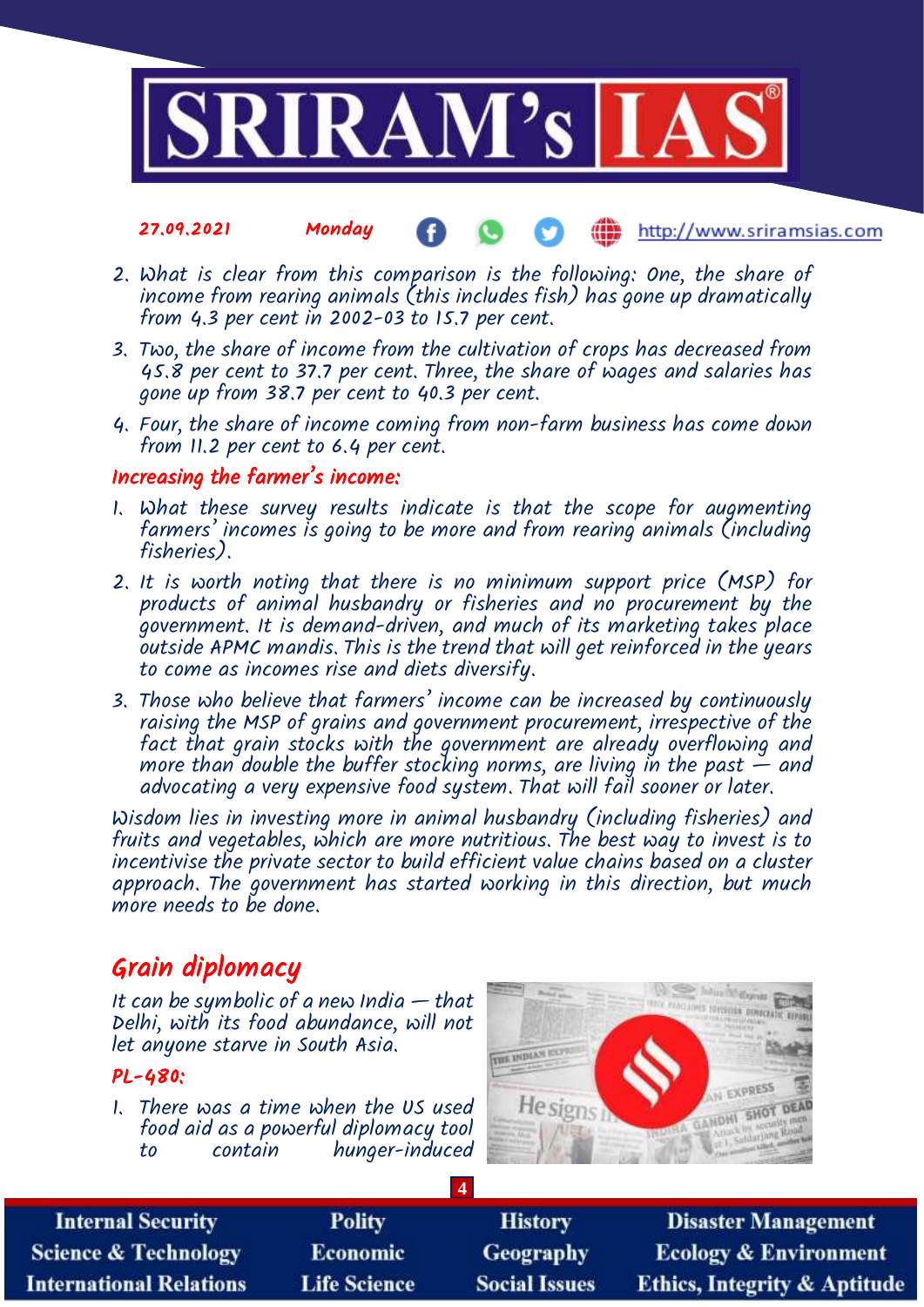

#### 27.09.2021 Monday Œ http://www.sriramsias.com

discontent that, it feared, could trigger communist revolutions in underdeveloped countries.

- 2. Successive post-World War II administrations made the Food for Peace programme, better known as PL-480, a cornerstone of US foreign  $a$ ssistance. India alone imported nearly 24 million tonnes (mt) of wheat under PL-480 during 1964-66.
- 3. The US even supplied some 9.1 mt of subsidised wheat and corn to the Soviet Union in 1973, whose ideological significance wasn't lost on anybody.
- 4. For the US, food shipments, on concessional or outright grant terms, served both as a bulwark against communism and a means to relieve its massive farm surpluses.
- 5. John F Kennedy estimated that it cost 20 cents a year to store a bushel of wheat and 38 cents to ship the same grain to India. Exporting grain-free, then, was cheaper than stocking beyond two years.

### Indian Moment for PL-480:

- 1. The same opportunity what Kennedy called "turning our great agricultural abundance into a blessing, for ourselves and for all the world"  $-$  presents itself, albeit in a smaller manner, to India today.
- 2. At 90.41 mt as of September, the country's public stocks of wheat and rice were the highest ever for this date, with the new paddy arrivals from October only going to add to these.
- 3. Moreover, the stock pileup has taken place, despite a record 93 mt-plus grain offtake from the Central pool during 2020-21, much of it given out free/near-free post the pandemic.
- 4. With government agencies procuring over 103 mt last year, the quantities flowing into the Food Corporation of India's warehouses are far in excess of that going out.
- 5. The "carrying cost"  $-$  interest, storage and other expenses  $-$  of the excess buffer has been estimated at Rs 5,589 per tonne for 2021-22.
- 6. Clearly, there is economic as well as the diplomatic sense in donating or bartering this surplus grain abroad.

### Neighbourhood:

1. Afghanistan is now facing an acute food crisis from a combination of prolonged drought, regime change and associated instability. Sri Lanka, too, is grappling with food shortages, worsened by dwindling foreign currency reserves.

**5**

| <b>Internal Security</b>        | <b>Polity</b>       | <b>History</b>       | <b>Disaster Management</b>              |  |
|---------------------------------|---------------------|----------------------|-----------------------------------------|--|
| <b>Science &amp; Technology</b> | <b>Economic</b>     | <b>Geography</b>     | <b>Ecology &amp; Environment</b>        |  |
| <b>International Relations</b>  | <b>Life Science</b> | <b>Social Issues</b> | <b>Ethics, Integrity &amp; Aptitude</b> |  |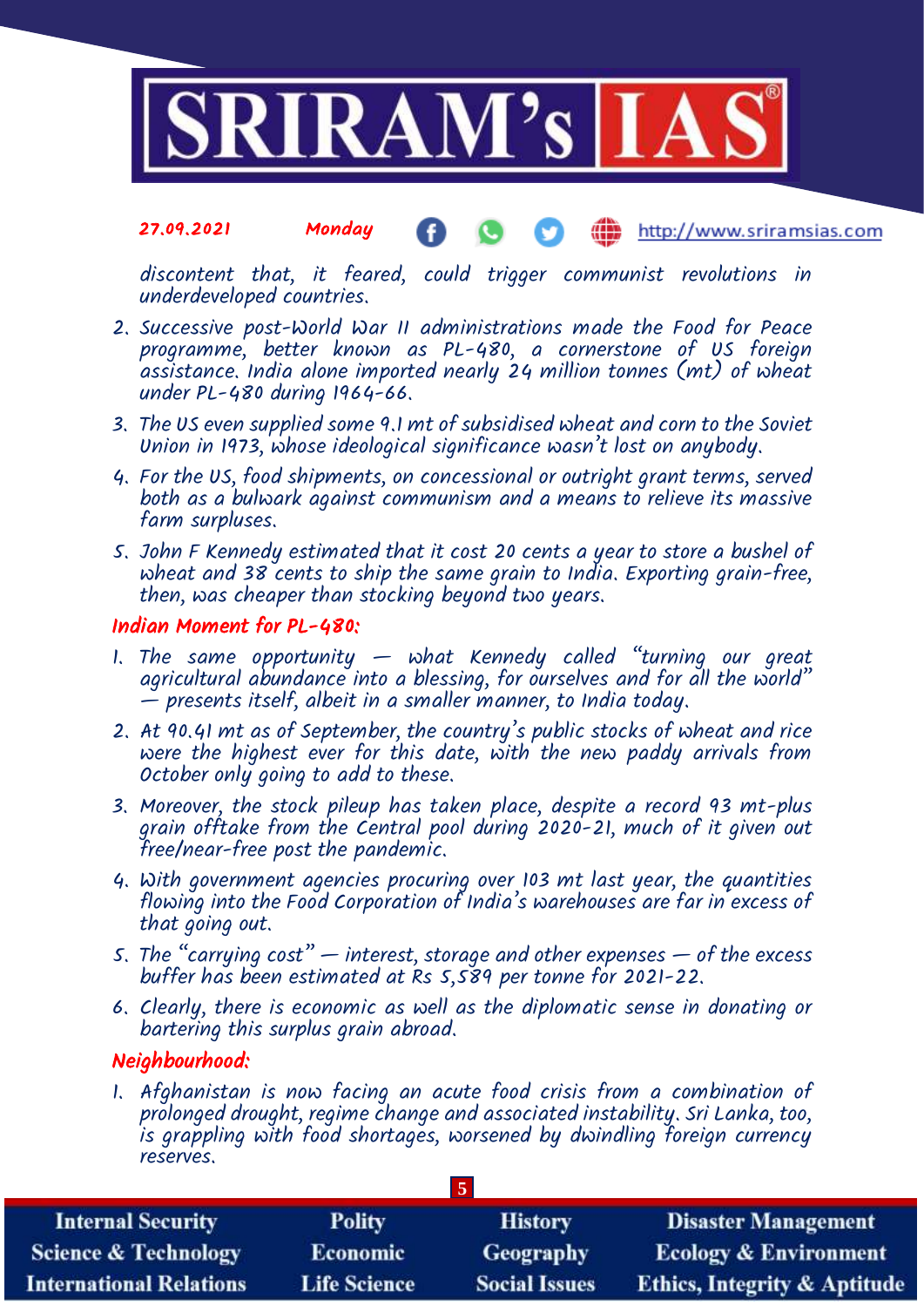

#### 27.09.2021 Monday **(iii)** http://www.sriramsias.com

- 2. What stops India from offering, say, 2 mt of wheat to Afghanistan as humanitarian aid and one mt of rice to Sri Lanka against payment in local currency similar to that under PL-480?
- 3. Wheat can only be eaten or, at worst, diverted as animal feed. There should be no moral compunction, hence, in supplying it even to a regime that India cannot recognise.
- 4. Grain diplomacy a simple message that nobody in South Asia shall starve while we are here — can be symbolic of the New India: One that cares and matters to the world.

## PM Modi's US visit sets the stage for transcending differences between the two nations on bilateral, regional, global issues

India's own emergence as a major economic power makes it a critical player in shaping the outcomes on these issues. Delhi's closer partnership with Washington will in turn boost India's global strategic salience.

### India- US strategic partnership:

- 1. Although there were no major announcements made during Prime Minister Narendra Modi's visit to the United States, the stage has been set for transforming India's partnership with America, advancing Delhi's Quadrilateral partnership with Canberra, Tokyo, and Washington, and boosting India's global impact.
- 2. The three levels of Indian engagement with the US —bilateral, regional, and  $multilateral -$  are no longer in separate compartments, reinforce each other.
- 3. Having transcended some of their traditional differences on bilateral, regional, and global issues during the last two decades, Delhi and Washington are now free to frame their bilateral relations in more ambitious terms  $-$  as a partnership for regional stability and global good.
- 4. Bilateral defence cooperation, Indo-Pacific regional balance, vaccine development, and mitigating climate change now cut across bilateral, regional, and global domains.

### Bilateral issues:

| <b>Internal Security</b>        | <b>Polity</b>       | <b>History</b>       | <b>Disaster Management</b>              |  |
|---------------------------------|---------------------|----------------------|-----------------------------------------|--|
| <b>Science &amp; Technology</b> | <b>Economic</b>     | Geography            | <b>Ecology &amp; Environment</b>        |  |
| <b>International Relations</b>  | <b>Life Science</b> | <b>Social Issues</b> | <b>Ethics, Integrity &amp; Aptitude</b> |  |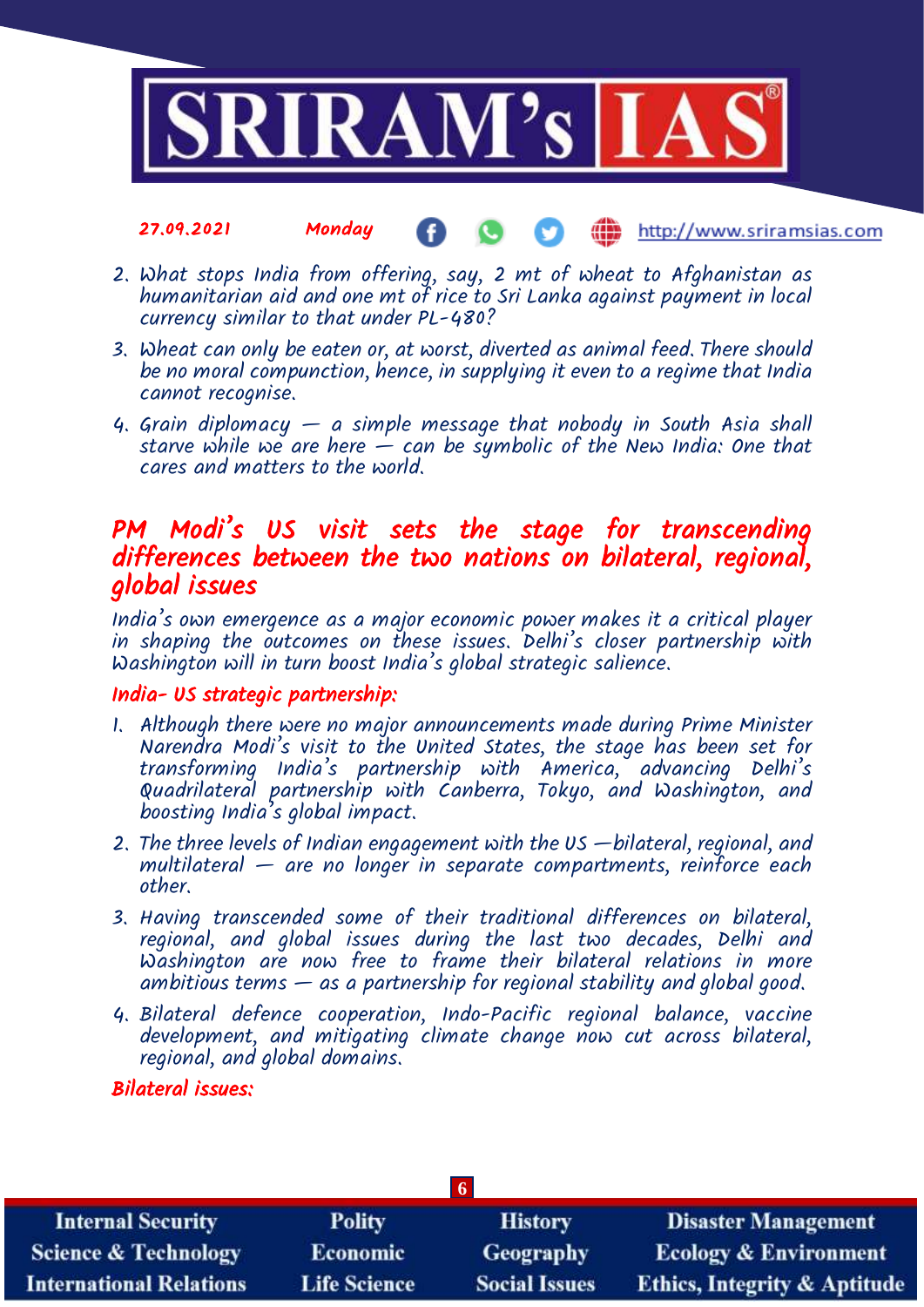

#### 27.09.2021 Monday http://www.sriramsias.com

- 1. This does not mean Modi and the US President Joe Biden are neglecting urgent bilateral agenda on conventional issues such as trade— in the end the sinews of any partnership.
- 2. Although the politics of trade have become a lot more complex in both countries, the two leaders have agreed to resume their trade dialogue.
- 3. Beyond trade, Modi and Biden addressed several other areas ripe for deeper cooperation — homeland security, energy, higher education, and technological cooperation.
- 4. The bilateral discussion on terrorism inevitably brings in the enduring challenges of cross-border terrorism promoted by the Pakistan army. Modi and Biden have also to come to terms with the consequences of Pakistan's success in bringing the medieval Taliban back to power in Afghanistan.
- 5. The interests of India and the US appear to be in convergence on both issues, but Delhi should not underestimate the continuing leverage of the Pakistan army, backed by China, as a "regional spoiler" if nothing else.

### Global security issues

- 1. Although Afghanistan remains a key area of continuing concern for both India and the US, both sides are now looking at the bigger challenges emerging in the Indo-Pacific, driven by the rise and assertion of China. That is where the first in-person summit of the Quadrilateral forum comes in.
- 2. Delhi and Washington have found a new comfort level in the shared understanding that the Quad will not be a military coalition. That has allowed them to focus on a very expansive and consequential non-military agenda of providing public goods across the Indo-Pacific.
- 3. This allows the Quad to offer a credible alternative to China on a range of issues — from health to telecommunications and infrastructure development. It also undercuts Beijing's propaganda branding the Quad as  $A$ sian Nato" and enhances the  $\tilde{f}$ orum's acceptability and sustainability in the region.
- 4. The issues to be taken up in the Quad pandemic management and climate change are not merely regional issues, but global and inevitably figured prominently in Modi's address to the United Nations General Assembly along with the question of terrorism.

To be sure, there is much distance to be covered in building a global consensus on these issues. But India's own emergence as a major economic power makes

| <b>Internal Security</b>        | <b>Polity</b>       | <b>History</b>       | <b>Disaster Management</b>              |  |
|---------------------------------|---------------------|----------------------|-----------------------------------------|--|
| <b>Science &amp; Technology</b> | <b>Economic</b>     | <b>Geography</b>     | <b>Ecology &amp; Environment</b>        |  |
| <b>International Relations</b>  | <b>Life Science</b> | <b>Social Issues</b> | <b>Ethics, Integrity &amp; Aptitude</b> |  |